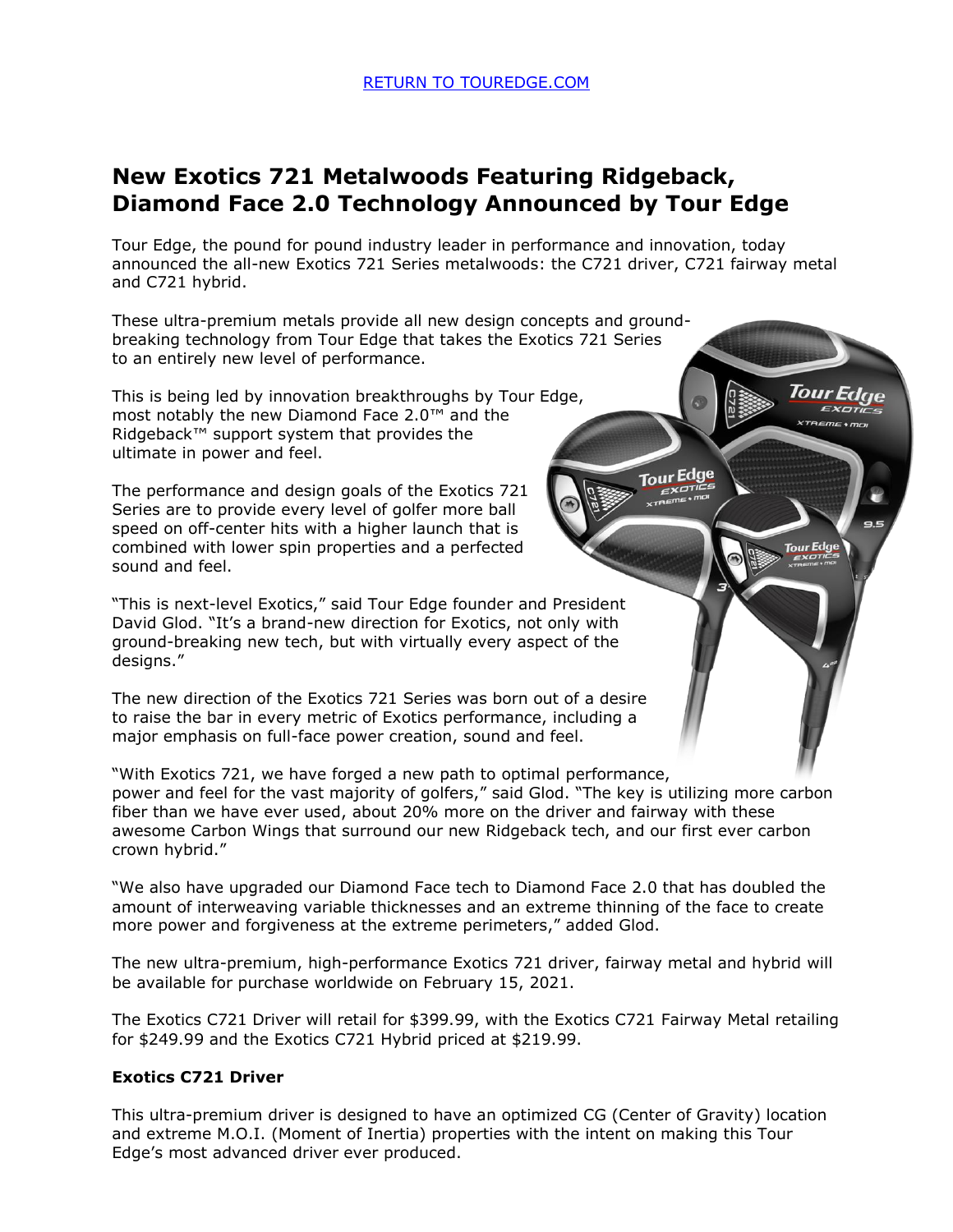

**Ridgeback Technology** – Ridgeback technology is a power producer. The new design innovation acts as a brace for the face that runs from the leading edge to the trailing edge of the clubhead.

The Ridgeback titanium spine runs through the middle of the crown to produce more support at center-face. This extra support increases ball speed produced from both center and off-center hits and increases face-flex and forgiveness on every contact point of the face.

Ridgeback also creates superior feel at impact. The extra rigidity created by the brace through the crown produces a much stronger feel at impact when compared to a full carbon crown and results in a crisper and brighter feel at strike.

**Dual Carbon Wings –** Tour Edge engineers designed Ridgeback to replace extra titanium from the crown and sole with wrap-around Dual Carbon Wings that create extreme weight savings that allowed for a precise and strategically placed CG location.

This substantial weight savings by the large area of Carbon Wings on the crown and sole moves weight to a more low-rearward position, helping to produce extreme M.O.I. in the clubhead for increased stability at impact.

The C721 Driver employs a 19% increase in the amount of Carbon Fiber used on the clubhead over previous Exotics drivers, the most carbon fiber Tour Edge has ever employed in an Exotics driver design. Compared to the EXS 220 Driver, the CG of the Exotics 721 was lowered by 13%, increasing launch characteristics, while lowering spin in the process.

**Diamond Face 2.0 Technology –** Different diamond shapes of variable face thickness behind the face act as mini-trampolines to create faster ball speeds and expand the sweet spot to outer areas of the face.

There are a total of 43 Diamond shapes featured on Diamond Face 2.0 on the Exotics C721 Driver.

Diamond Face 2.0 features seven different thicknesses in an interweaving pattern, compared to the three different thicknesses used previously, and features a face thickness reduction of over 20% at the extreme perimeters of the face.

The increase in Diamond Face coverage to the extreme heel and toe and of the driver dramatically increases ball speed on off-center hits. This works in conjunction with the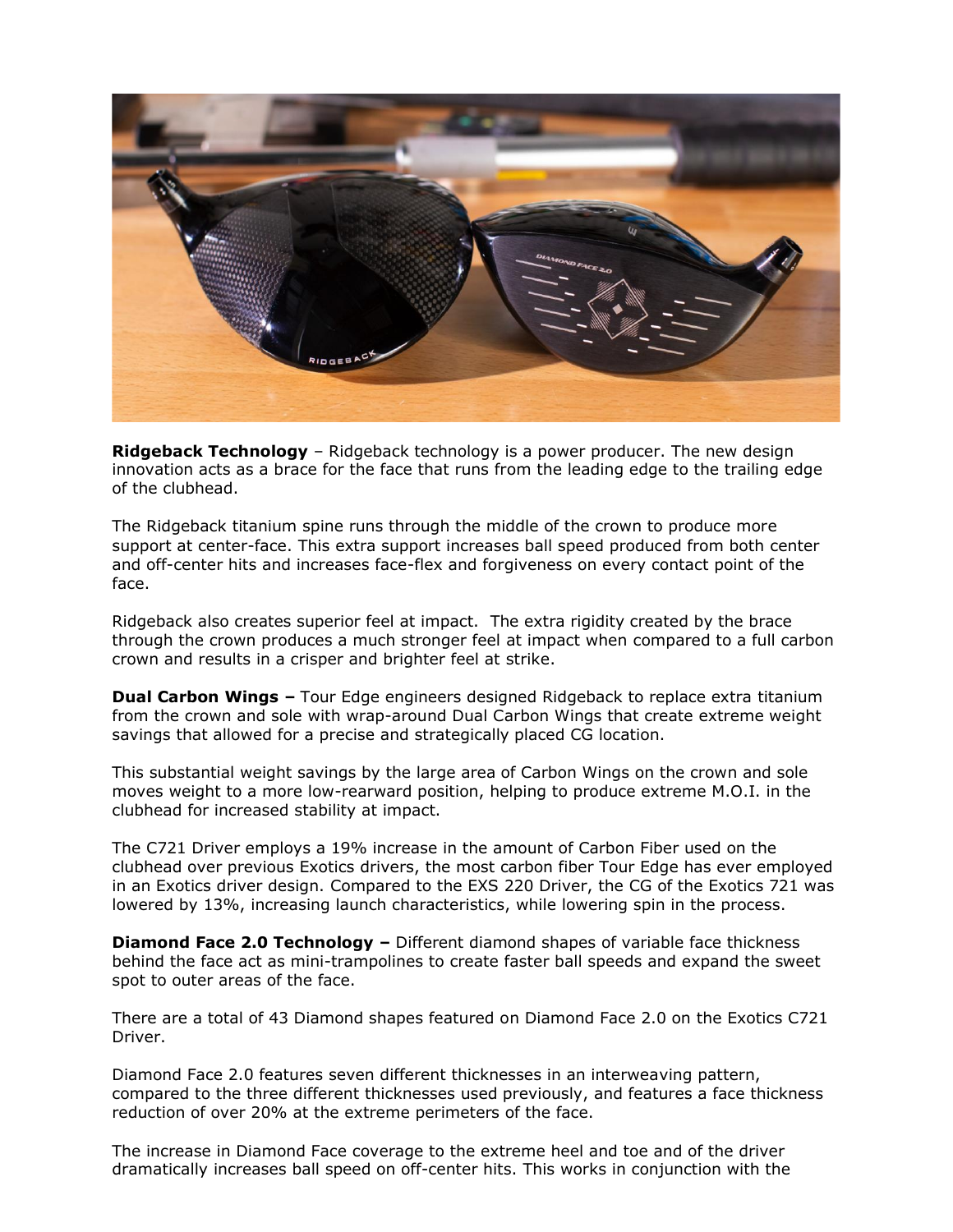Ridgeback support system to take stress away from the face at impact to create additional deflection.

The decrease in overall thickness of the face also saved five grams of weight that were relocated to the lowest part of the clubhead.

**Adjustable Rear Backweight –** A 10-gram adjustable back weight is at the extreme rear of the clubhead to help position the perfected CG and to optimize the M.O.I. properties of the C721 clubhead.

The more balanced M.O.I. of the Exotics C721 Driver offers extreme stability and resistance to twisting at impact for players seeking enhanced distance with tighter dispersion on offcenter hits.

This optimized M.O.I. offers more swing types the ability to create a ball flight with high launch and significantly reduced spin rates with more ball speed from off-center hits in every direction on the face.

This full-face increase in forgiveness and speed was made possible by the backweight and the advances made with Diamond Face 2.0 increasing face forgiveness to the heel and toe of the clubhead and by the new aerodynamic shape of the driver.

Custom individual weights (5, 15 and 18-gram weights) and a complete weight kit for the Exotics C721 Driver will both be made available for purchase.

**Beta-Titanium Face/8-1-1 Titanium Body -** The high-grade Beta-Titanium face is a higher strength Japanese metal that produces greater power. The lower-density and lighter 8-1-1 Titanium used in the body of the driver again lends to faster ball speeds, making this Tour Edge's fastest driver ever produced.

**Sound Diffusion Panels -** Five different Sound Diffusion Panels placed strategically inside the club head vastly improve the acoustics of the clubhead and enhance the richness of sound produced.

This new level of sound and feel achieved with the Exotics C721 Driver is unlike anything else due to Ridgeback, Carbon Wings and the Sound Diffusion Panels working in concert together.

**Adjustable Hosel -** An adjustable hosel allows golfers to adjust the loft Plus/Minus 2 degrees. With three lofts being offered in 9.5, 10.5 and 12 degrees, this driver comes with a range of 7.5 degrees to 14 degrees in loft.

**SpeedTested Shafts -** Every shaft in the Exotics 721 Series has been SpeedTested to find the optimal custom shaft pairing for every flex, determined by robotic testing and validated by player testing.

· **85 MPH or Below - Fujikura Air Speeder**: *[40-gram R], [40-gram A], [35-gram L]*

- · **85-95 MPH - Fujikura Ventus Red 4T Core**: *[50-gram R]*
- · **95-105 MPH - Project X HZRDUS Smoke Blue RDX**: *[60-gram S/6.0]*

· **105 MPH or Above - Project X HZRDUS Smoke Black RDX**: *[60-gram X-Stiff/6.5]*

#### **All In-Line Custom Shaft Options**

· **Project X HZRDUS Smoke Black RDX** *[70-gram X/6.5], [60-gram X/6.5], [70-gram S/6.0], [60-gram S/6.0], [60-gram R/5.5]*

· **Project X HZRDUS Smoke Blue RDX** *[70-gram X/6.5], [60-gram X/6.5], [70-gram S/6.0], [60-gram S/6.0], [60-gram R/5.5]*

· **Fujikura Ventus Red 4T Core** *[60-gram S], [50-gram R]*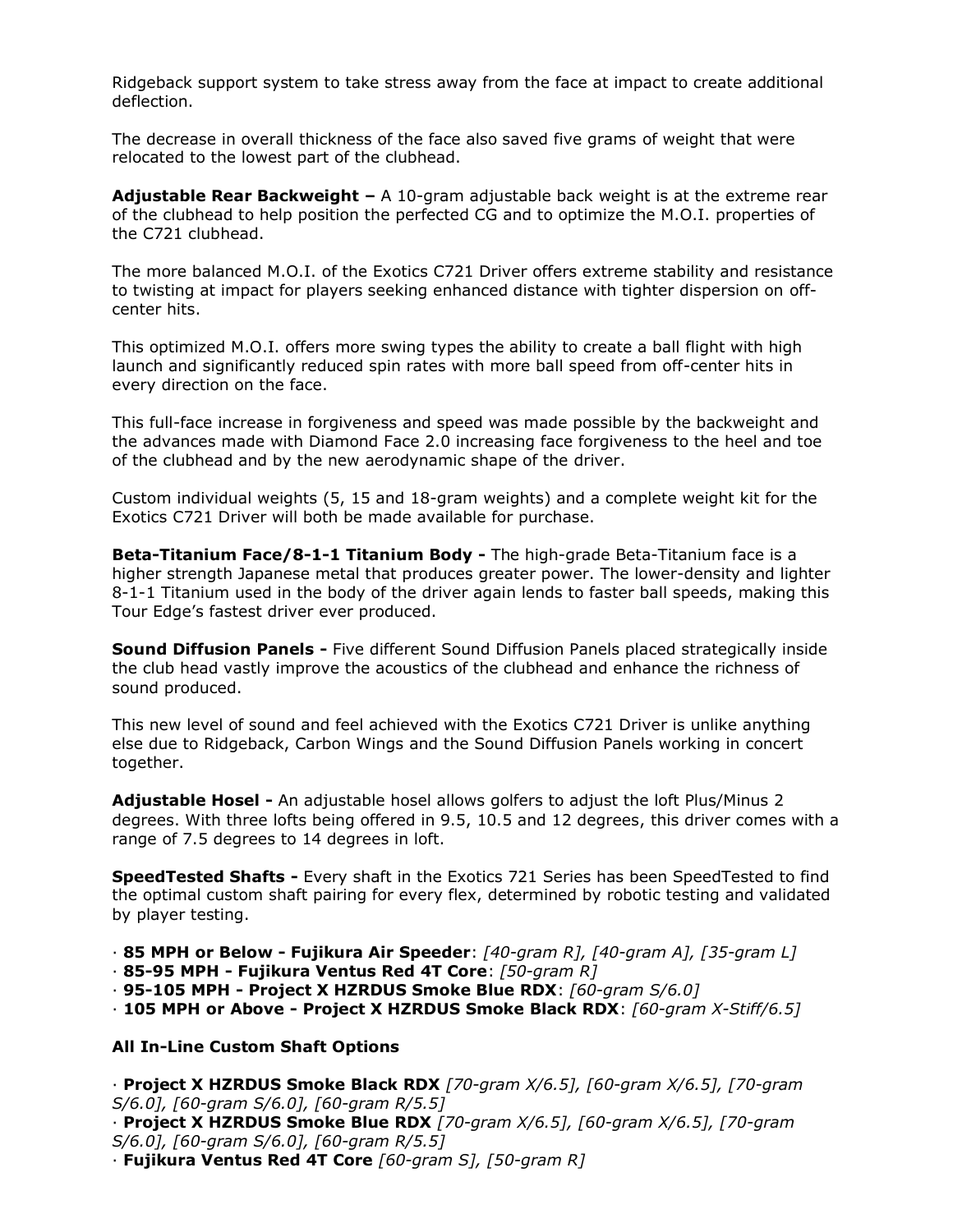· **Fujikura Air Speeder** *[40-gram R], [40-gram A], [35-gram L]*

**Available Lofts in Right-Handed:** 9.5°, 10.5°, 12°

# **Available Lofts in Left-Handed -** 10.5°

**Grip -** Lamkin Crossline 360 Gray available in Undersize, Standard and Midsize

**Pound for Pound, Nothing Comes Close -** The hand-built in the USA Exotics C721 Driver will retail for \$399.99 and is covered by Tour Edge's industry leading lifetime warranty.

## **Exotics C721 Fairway Metal**

The ultra-premium Exotics C721 Fairway Metal also features an optimized M.O.I. and CG location that allows the club to produce a ball flight that boasts both higher launch and lower spin properties. This makes the clubhead more forgiving with a tight dispersion and maximized distance.



With the Ridgeback support system, Carbon Wings, and Diamond Face 2.0 leading the way to Tour Edge's most advanced fairway ever produced.

**Ridgeback Technology –** Directly in line with the Exotics C721 Driver, Ridgeback technology is featured on the Exotics 721 Series fairway metal and acts an extreme power producer.

Ridgeback provides more support at center-face for increased ball speeds and a highly advanced feel.

This steel spine within the carbon crown acts as a brace to produce more power on center hits. Bracing the center of the face also allows greater face flex in the heel and toe areas meaning off-center hits achieve greater power.

**Dual Carbon Wings -** Tour Edge engineers designed Ridgeback to replace extra steel from the crown and sole with wrap-around Dual Carbon Wings that create more weight savings for a precise CG location.

The weight savings from the use of these Carbon Wings is then moved to the ideal location to help create the optimal low-rearward CG position that produces an extremely high M.O.I. to increase stability at impact. It also helps to optimize launch angles without increasing spin.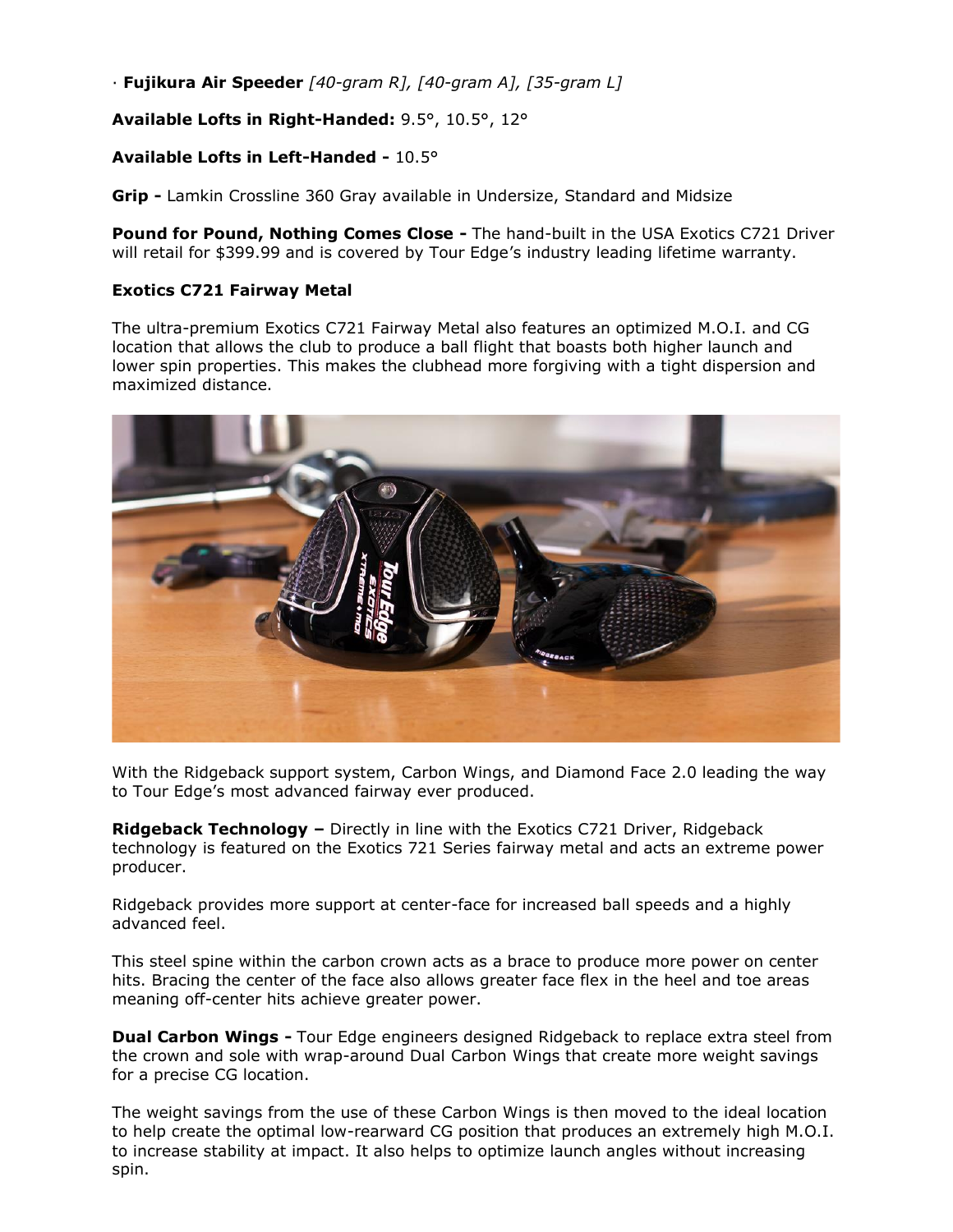This is by far the most carbon fiber to be featured on the crown of an Exotics fairway metal.

**Diamond Face 2.0 Technology -** Diamond Face 2.0 features five different thicknesses in an interweaving pattern, compared to the three different thicknesses used previously.

The new Diamond face 2.0 also features a face thickness reduction of over 20% at the extreme perimeters of the face.

There are a total of 61 Diamond shapes featured on Diamond Face 2.0 on the Exotics C721 Fairway Metal. This is 41% more diamond shapes than Diamond Face 1.0 on the previous fairway metal.

The increase in Diamond Face coverage to the extreme heel and toe and of the fairway metal dramatically increases ball speed on off-center hits. The decrease in overall thickness of the face also saved five grams of weight, which was able to be relocated to the lowest part of the clubhead.

**Adjustable Rear Backweight -** A 10-gram adjustable back weight at the extreme rear of the clubhead strategically positions a perfected CG location and optimizes the M.O.I. properties of the C721 clubhead.

The M.O.I. raising backweight combined with the advances made with Ridgeback and Diamond Face 2.0 create a full-face increase in forgiveness and speed with extreme resistance to twisting at impact to enhance distance with tighter dispersion on off-center hits.

Custom individual weights (5, 15 and 18-gram weights) and a complete weight kit containing all three weights for the C721 fairway metal will be available for purchase.

**Hyper-Steel Cup Face/17-4 Stainless Steel Body -** The C721 Fairway Metals are made with a new Hyper-Steel that is lighter and stronger than its predecessor. This allows for more weight to be positioned in the center of the sole and the rear of the clubhead to create a unique combination of ease of launch and low spin.

**Sound Diffusion Panels -** Five different Sound Diffusion Panels placed strategically inside the club head vastly improve acoustics and to enhance the richness of the sound produced.

This new level of sound and feel achieved with the Exotics C721 Fairway Metal is unlike anything else due to Ridgeback, Carbon Wings and the Sound Diffusion Panels working in concert together.

**SpeedTested Shafts -** Every shaft in the Exotics 721 Series has been SpeedTested to find the optimal custom shaft pairing for every flex, determined by robotic testing and validated by player testing.

· **85 MPH or Below - Fujikura Air Speeder**: *[40-gram R], [40-gram A], [35-gram L]*

- · **85-95 MPH - Fujikura Ventus Red 4T Core**: *[50-gram R]*
- · **95-105 MPH - Project X HZRDUS Smoke Blue RDX**: *[60-gram S/6.0]*

· **105 MPH or Above - Project X HZRDUS Smoke Black RDX**: *[60-gram X-Stiff/6.5]*

#### **All In-Line Custom Shaft Options**

· **Project X HZRDUS Smoke Black RDX** *[70-gram X/6.5], [60-gram X/6.5], [70-gram S/6.0], [60-gram S/6.0], [60-gram R/5.5]*

· **Project X HZRDUS Smoke Blue RDX** *[70-gram X/6.5], [60-gram X/6.5], [70-gram S/6.0], [60-gram S/6.0], [60-gram R/5.5]*

· **Fujikura Ventus Red 4T Core** *[60-gram S], [50-gram R]*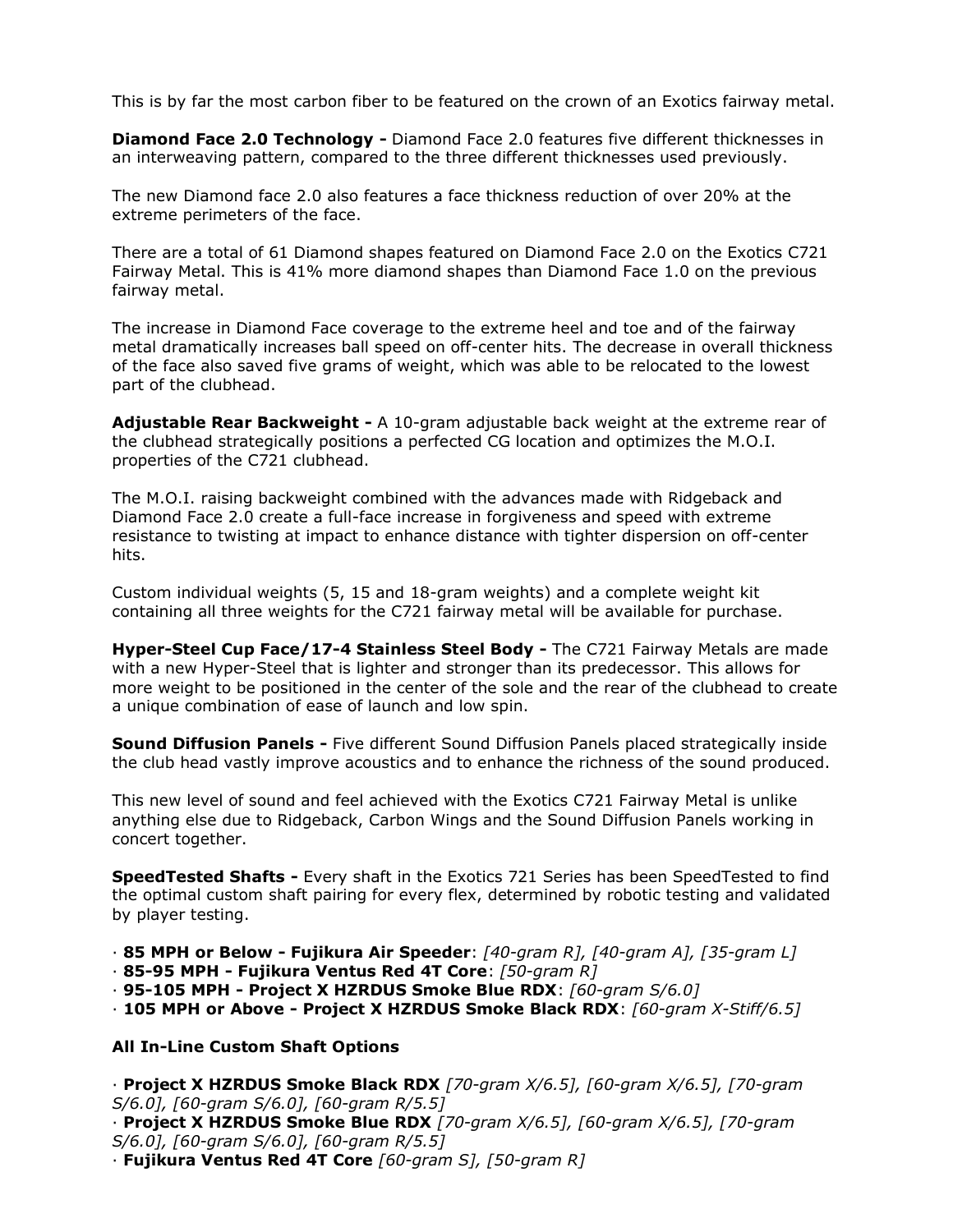· **Fujikura Air Speeder** *[40-gram R], [40-gram A], [35-gram L]*

**Available Lofts in Right-Handed -** #3/13.5°, #3/15°, #3/16.5°, #5/18°, #7/21°

## **Available Lofts in Left-Handed** #3/15°

**Grip -** Lamkin Crossline 360 Gray available in Undersize, Standard and Midsize

**Pound for Pound, Nothing Comes Close -** The Exotics C721 Fairway Metal will retail for \$249.99. They are hand built in the USA and will be included in Tour Edge's unprecedented 48-hour custom fitting delivery program featured at over 850 fitting locations.

## **Exotics C721 Hybrid**

The Exotics C721 hybrid is a powerful design that is shorter from front to back and features a more tour-preferred shape, setting the C721 up to be an extremely popular hybrid on the PGA Tour Champions.

A 100% carbon fiber crown and Diamond Face 2.0 technology provides the ultimate in power, feel and forgiveness.



**Carbon Crown -** Weight savings created by a large area of carbon fiber on the crown moves weight to a more low-forward position, producing high M.O.I. numbers for increased stability at impact.

This is the first Exotics hybrid to ever feature carbon fiber on the crown.

**Diamond Face 2.0 Technology -** Different diamond shapes of variable face thickness behind the face act as mini-trampolines to create faster ball speeds and expand the sweet spot to outer areas of the face.

There are a total of 41 total Diamond shapes featured on Diamond Face 2.0 on the Exotics C721 Hybrid. Diamond Face 2.0 features five different thicknesses in an interweaving pattern compared to the three different thicknesses used previously.

A face thickness reduction of over 20% at the extreme perimeters of the face expand the total surface area covered by Diamonds on the hybrid face by 29%. This increase in Diamond Face coverage to the extreme heel and toe of the hybrid dramatically increases ball speed on off-center hits.